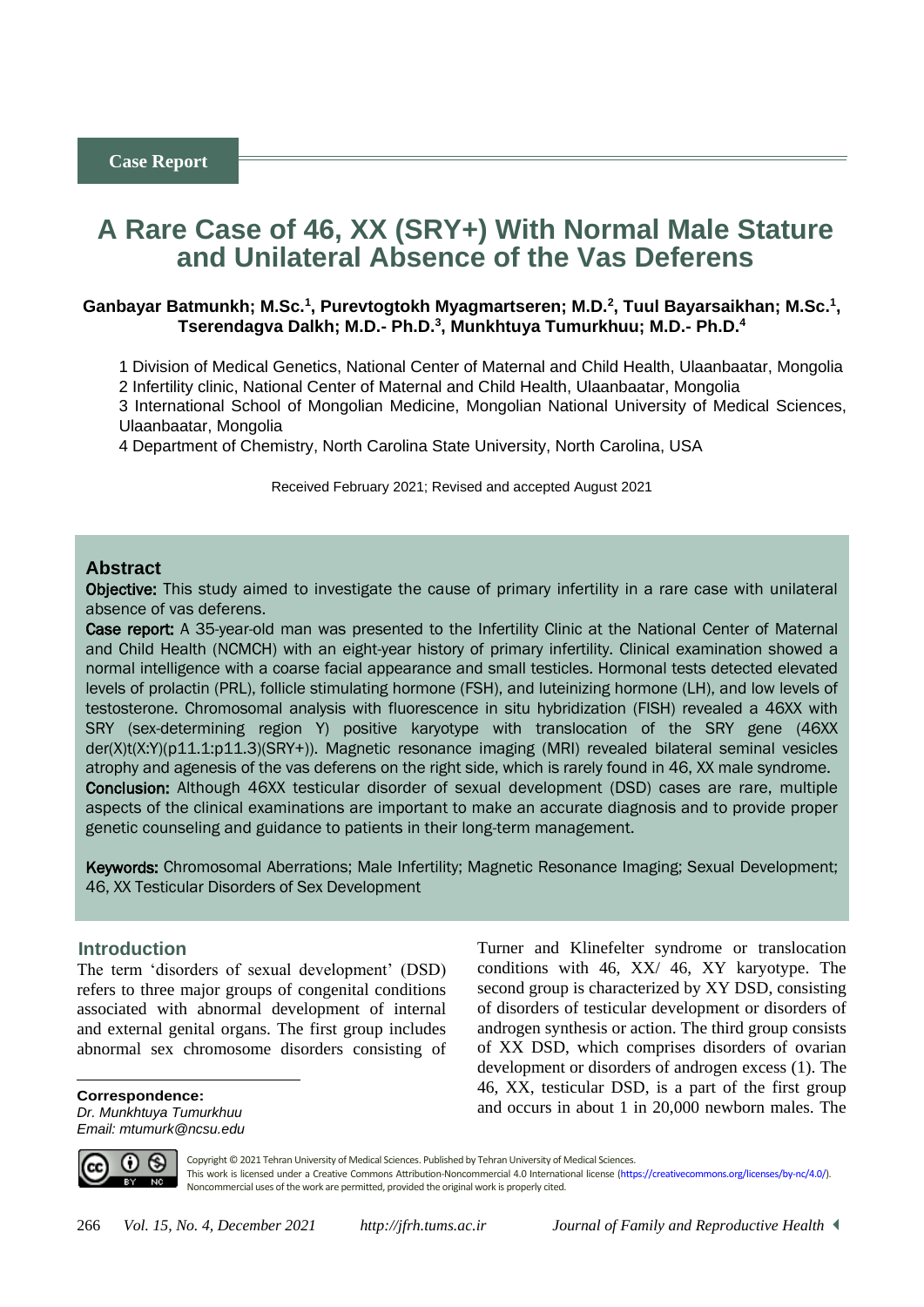46, XX karyotype has three different phenotypes: phenotypically healthy men, men with genital ambiguities, and true hermaphrodites (2). Cases with genital ambiguities and true hermaphrodites have a higher risk of developing cancers because of extra Y chromosomal material, whereas 46, XX men might have an ovarian cancer predisposition (3).

The sexual differentiation of the embryos is determined by the presence of the Y chromosome initiating the expression of the SRY gene. Approximately 80% of 46, XX, testicular DSD cases are SRY positive as a result of translocation from the Y chromosome to the X chromosome (4). Most patients with SRY positive 46, XX DSD have a male phenotype with small testes and may have cryptorchidism or hypospadias, azoospermia resulting in primary infertility, and gynecomastia with normal cognitive development (5). On the contrary, SRY negative patients could be easily diagnosed because of genital abnormalities shortly after birth; some patients even show genital ambiguity (4, 6).

Here we report the first case of a male diagnosed with 46, XX, testicular DSD in Mongolia, who presented with a normal male phenotype, small testis, gynecomastia, hypergonadotrophic hypogonadism, azoospermia, bilateral seminal vesicles atrophy, and vas deferens agenesis on the right side. Molecular cytogenetic studies confirmed SRY translocation as the cause of 46, XX, testicular DSD.

# **Case report**

A 35-year-old man was presented to the Infertility Clinic at the National Center of Maternal and Child Health (NCMCH), Mongolia, with an eight-year history of primary infertility in October 2017. The patient had an unremarkable medical history and reported reduced libido and sexual function. His wife had no significant medical history; her biochemical and hormonal investigations were within the normal range. Physical examination revealed a height of 171 cm, a weight of 82 kg, a body mass index (BMI) of 28.0 kg/m2, a horizontal abdominal diameter of 32 cm, and a sagittal pelvic diameter of 34 cm. His waist and hip circumferences were 129 cm and 114 cm, respectively. On the national reference data for men of his age range (35-44 years), these values were  $85.2\pm0.05$  cm and 94.9±0.03 cm (mean±SD), respectively (7). He presented coarse body hair and bilateral gynecomastia (grade II), which started at the age of 19 years. Genital examination revealed normal symmetrical male genitals with small testicles and sparse pubic hair corresponding to stage III on the Tanner scale. The testicles were palpable and small for his age, approximately 2-2.5 ml as measured by a Prader orchidometer.

Semen analysis was done after five days of sexual abstinence according to the World Health Organization (WHO) guideline and showed a normal ejaculate volume of 1.5 ml (1.5-5 ml) and azoospermia. A hormonal analysis revealed high levels of both gonadotropins, with an FSH level of 45.3 IU/L (normal value 1.5-12.4 IU/L) and an LH level of 39.1 IU/L (normal value 1.24-7.8 IU/L). The early morning total testosterone and calculated free testosterone were 0.97 ng/ml (2.8-11 ng/ml) and 0.3 pg/dl (9-30 pg/ml), respectively. These results were consistent with hypergonadotrophic hypogonadism.

Klinefelter syndrome (47, XXY) was first suspected in this patient based on the presence of gynecomastia, hypogonadism, and azoospermia. To test the possibility, we performed chromosomal testing on peripheral blood leukocytes using Giemsa staining, which revealed a 46, XX phenotype (Figure 1A).



**Figure 1:** (A) Constitutional karyotype, 46, XX. Mitotic metaphase spreads were prepared from cells, which showed a 46, XX phenotype. A red asterisk shows the derivative X chromosome in the patient. (B) Fluorescence in situ hybridization images of the case, consistent with a karyotype of 46XX der (X) t(X:Y) (p11.1:p11.3) (SRY+). Representative FISH images of interphase and metaphase cells. SRY (red arrow) and DXZ1 in the X centromere (blue arrow) were observed, while DYZ1 in Yq12 of the Y chromosome (green) could not be detected.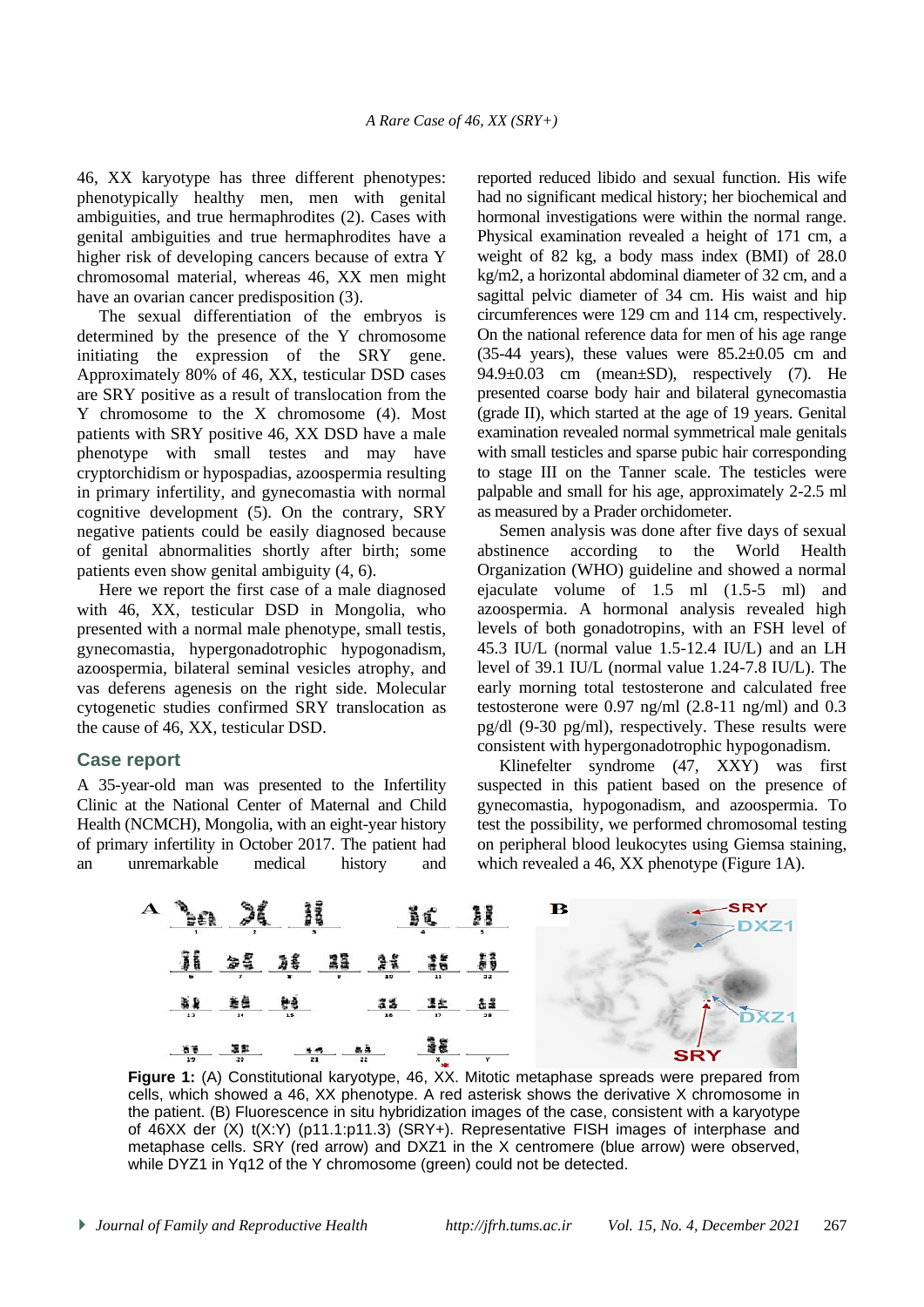#### *Batmunkh et al.*

To identify any structural rearrangement of the SRY gene to cause a 46, XX male phenotype, we performed FISH analysis using the Cytocell SRY probe (Yp11.31), which can detect a centromere region of chromosome X (DXZ1) and a telomere region of the Y chromosome (DYZ1). All the 300 cells and 15 metaphase cells revealed the presence of SRY region on one of the X chromosomes with DXZ1 without DYZ1, which is consistent with a karyotype of 46, XX and der  $(X)t(X:Y)$  (p11.1:p11.3)  $(DXZ1x2, SRY+)$  (Figure 1B).

Furthermore, we performed imaging exams to exclude a risk of malignancy due to the presence of the female internal organs. Magnetic resonance imaging (MRI) of the pelvic region revealed the seminal vesicles (SV) with a size of 1.1x0.7x3.7 cm3 in the right and 1.5x0.8x3.7 cm3 on the left side (normal range 1.5x1.5x3 cm3). Axial and coronal T2-weighted intra-abdominal MRI demonstrated a low T2 signal with a very small number of glandular cells in the SV, where the grape-like features of SV were lost, suggesting dysgenesis and atrophic residues (Figure 2A). Moreover, the vas deferens were absent on the right side (Figure 2B, C). The presence of both testicles was confirmed inside the scrotum (right 1.8x2.2 ml, left 2x2.3 ml), both of which were smaller than the normal range  $13.67\pm3.49$  ml (mean $\pm$ SD) (8).

Based on FISH findings and MRI images, this case was confirmed to be a 46, XX, testicular DSD syndrome due to chromosomal rearrangement between the sex chromosomes. During genetic counseling, multiple aspects of the disease were provided to the patient and his spouse to help comprehend the disease prognosis. They were offered options such as artificial insemination with sperm donation, child adoption, and psychological support, and the patient was on clinical follow-up at the time of writing this report.



**Figure 2:** Atrophic seminal vesicles and absence of vas deferens on the right. (A) Axial T2-TSE weighted MRI images show abnormal SVs with low T2 signal intensity. The SVs (red arrow) were diffusely atrophied with low T2 signal, consistent with radiation atrophy or dysgenesis. (B) Axial T2-Blade weighted MRI images show the absence of the right-side vas deferens at the intraabdominal portion. The left side vas deferens is pointed with a red arrow; (C) it could be seen through different MRI slices.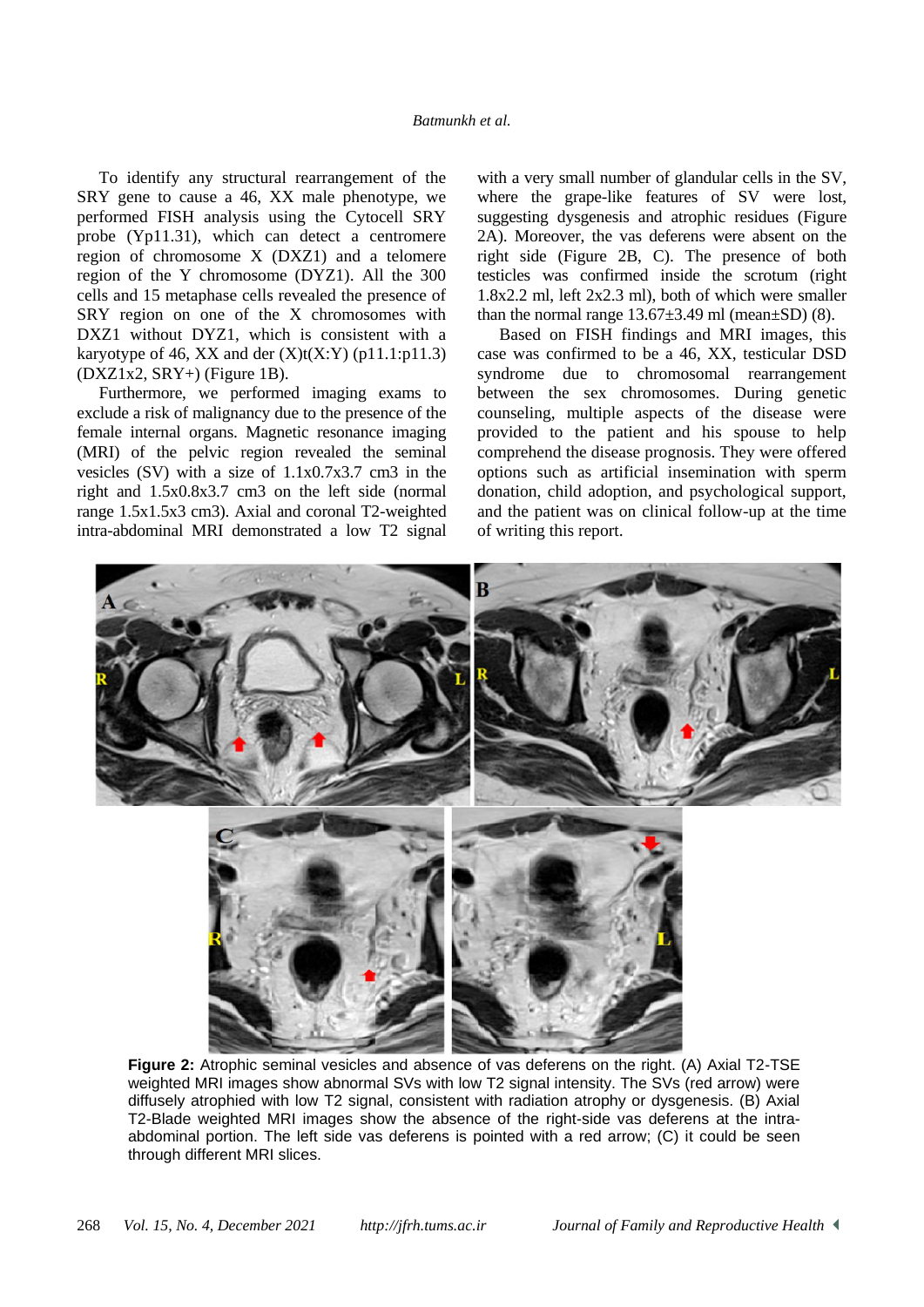# **Discussion**

To the best of our knowledge, this was the first case of a male diagnosed with 46, XX, testicular DSD in Mongolia, who presented with infertility and small testicles, hypergonadotrophic hypogonadism, azoospermia, and dysgenesis of male internal genital organs. His FISH analysis showed that the SRY locus had been translocated to the short (p) arm of the X chromosome. DSD results from atypical testicular tissue differentiation in XX fetuses, a condition called 46, XX, testicular DSD. These may also arise from the coexistence of an ovary and testis, a condition known as 46, XX, an ovotesticular (6). With MRI images, we were able to diagnose this case a 46, XX, testicular DSD. A recent study recruiting 144 males with a 46, XX karyotype confirmed that gonadotropin elevations are the main hallmarks of the condition regardless of SRY presence (5). So far, SRY is identified to be the main gene leading to the formation of a testis from the indifferent gonadal ridge (4). In the present case, we observed gynecomastia, a small testis, azoospermia, hypergonadotropic hypogonadism, and SRY translocation, which are typical symptoms of 46, XX, testicular DSD.

Most patients with 46, XX, testicular DSD have a normal male phenotype during childhood and usually discover the pathology in their adulthood  $(33.14 \pm 11.4)$ years) because of gynecomastia or infertility (4). A systematic review describing 64 DSD adults out of 37 selected studies reported a mean (SD) weight of 70.3 (10.2) kg and a mean (SD) height of 165.3 (7.2) cm. These patients had small testes or gynecomastia, in 22/39 cases. We compared the anthropometric values of our patient with the mean values of weight and height of Mongolian men aged 35-45 years (7). He was taller and overweight compared to the reference population. The length of the legs, bi-iliac diameter, and circumferences of the bust line, waist, and hip were all increased, while the bi-acromial width and bi-testicular volume were reduced. It has been reported that 46, XX males are usually shorter than healthy men or men with Klinefelter syndrome (9). However, we observed a contrary phenomenon in our case. This could be explained by the amount of the translocated Y chromosomal region, which might contain other genes, such as a growth-control gene critical region located in the Y chromosome. Individuals with Klinefelter syndrome are taller than average men and 46XX males, which is explained by the extra copy number of the genes located in the X chromosomes (9). We also assume that this could be

influenced by other genes of autosomal chromosomes running in the family (10).

MRI findings of the internal genital organs of 46, XX male cases are usually normal (8). However, it is necessary to confirm the absence of ambiguous genitals because they might develop into tumors later in life and will have to be removed by surgery. We did not find any residues of female internal genitalia in our case, but he demonstrated poorly differentiated SV and undeveloped vas deferens on the right side (Figure 2C), which are rarely found in 46, XX males, highlighting a clinical diversity in our case. His testicles were underdeveloped and unable to produce sperms, and if they did produce sperms, they could not be transported fully through the vas deferens to become a part of semen because of the unilateral absence of the vas deferens. As a result, this patient was unable to father children (infertile) unless the couple used assisted reproductive technologies.

# **Conclusion**

In conclusion, multiple aspects of the clinical and laboratory examinations are needed in these patients to provide more valuable clinical follow-up. Sperm donation or adopting a child was suggested as the fertility option for the family. They are currently in the process of adopting a baby girl.

## **Conflict of Interests**

Authors have no conflict of interests.

## **Acknowledgments**

We thank the family members for taking part in this study. We thank all members of the Department of Genetics and Molecular biology, School of Bio-Medicine, MNUMS for their critical comments and supports. The authors received no financial support for the research.

## **References**

- 1. Hughes IA, Houk C, Ahmed SF, Lee PA; LWPES Consensus Group; ESPE Consensus Group. Consensus statement on management of intersex disorders Management of intersex disorders. Arch Dis Child 2006; 91: 554–63.
- 2. Boucekkine C, Toublanc JE, Abbas N, Chaabouni S, Ouahid S, Semrouni M, et al. Clinical and anatomical spectrum in XX sex reversed patients. Relationship to the presence of Y specific DNA‐sequences. Clin Endocrinol (Oxf) 1994; 40: 733–42.